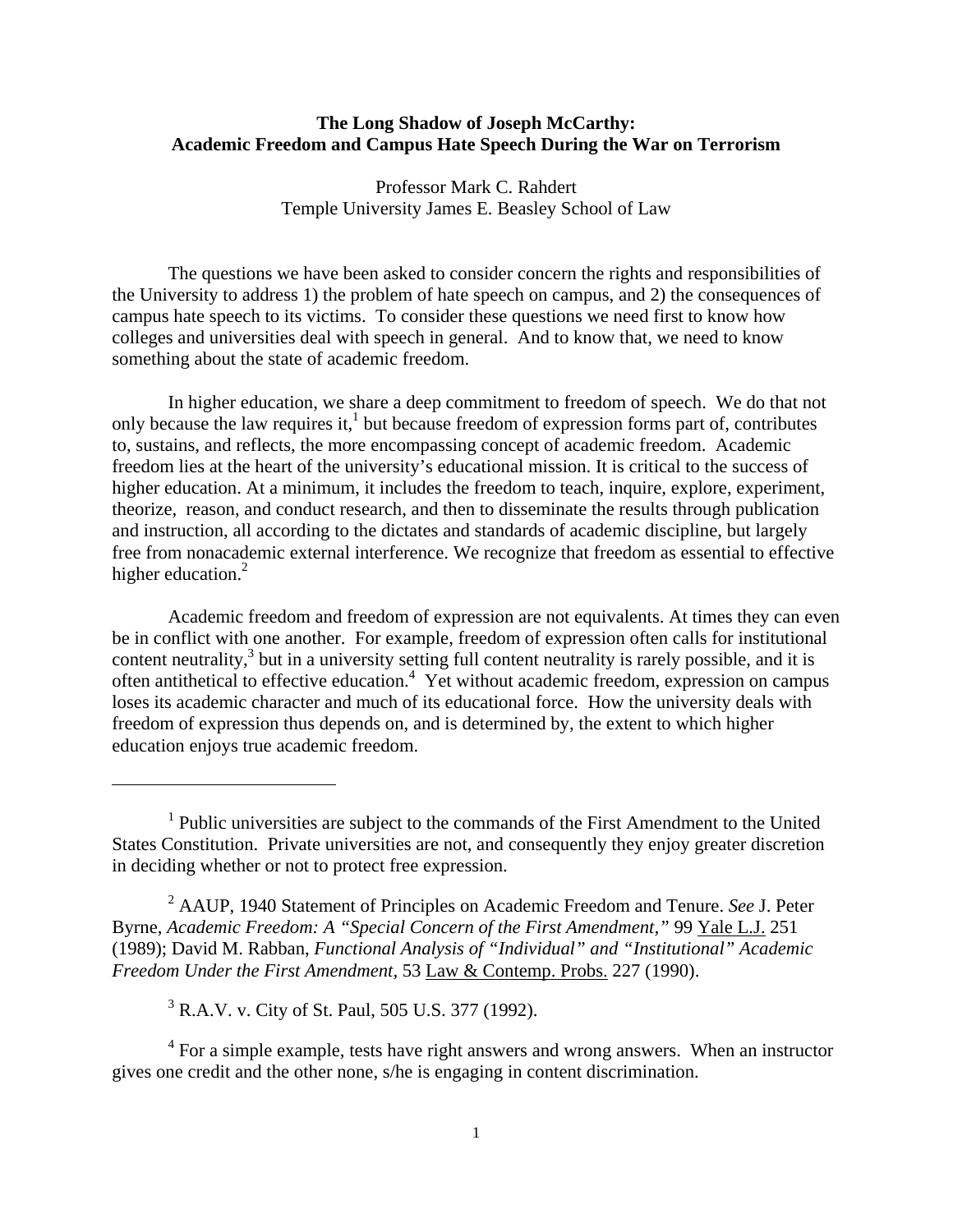In 1999, I was invited to speak at this conference on similar issues. When I did, I touched only lightly on the question of academic freedom, because at that time higher education's commitment to academic freedom seemed solidly established. On the general state of academic freedom in higher education, I had these optimistic thoughts:

 The good news is that on most college campuses free inquiry and free exchange of ideas are alive and well . . . . [M]ost colleges and universities subscribe to policies endorsing privileges of academic freedom for faculty that probably exceed what the constitution would afford. The commitment to academic freedom . . . enables faculty . . . to pursue an extremely broad range of research interests, to speak out vigorously on social issues, and even to advocate highly unpopular ideas. From that base, a culture of open inquiry that extends beyond faculty to include students has developed on most college campuses. There have been periods of retrenchment necessitating judicial oversight -- for example disciplining of Communist faculty members in the 1950's-60's and attempts to regulate racist or sexist faculty speech during the 1980's-90's. But the intensity of debate over these exceptional instances should not obscure the healthy commitment to generally free and open inquiry evident on most college campuses today.<sup>5</sup>

In the past five years, since the events of 9/11 and the commencement of the Bush Administration's war on terrorism, I have been given occasion to reconsider that rosy assessment. Those years have witnessed an erosion of academic freedom that represents the greatest threat to intellectual autonomy since the McCarthy era. The threats to academic freedom have fallen unevenly, as they usually do. This time foreigners (especially those from the Middle East and Central Asia), Muslims, critics of American foreign policy, and those who share or sympathize with the aims (if not the methods) of our terrorist enemies have borne the lion's share of the trouble. But in some measure the chill has been felt throughout the entire academy. Conditions have not reached the point of true crisis. We are still far away from the darkest days of the McCarthy era. Yet there is cause for deep concern.

## Reliving the McCarthy Era: A Basement Discovery

 $\overline{a}$ 

 To put current matters in perspective, it might be helpful to look at a snapshot of the McCarthy era itself, something I recently had an unexpected opportunity to do when I discovered copies of a 1953 *Harvard Crimson*<sup>6</sup> and a 1953 issue of *The Nation*<sup>7</sup> while cleaning out some old files that once belonged to my wife's parents. The *Harvard Crimson* issue was especially

<sup>&</sup>lt;sup>5</sup> Mark C, Rahdert, The Constitution, Academic Freedom and the Essential University: Overview, National Conference on Law & Higher Education at 2-3 (1999).

<sup>6</sup> *The Harvard Crimson, Fifth Annual Crimson Report on Academic Freedom* (June 10, 1953) (hereinafter *Crimson*).

<sup>7</sup> *The Nation* (May 9, 1953) (hereinafter *Nation*).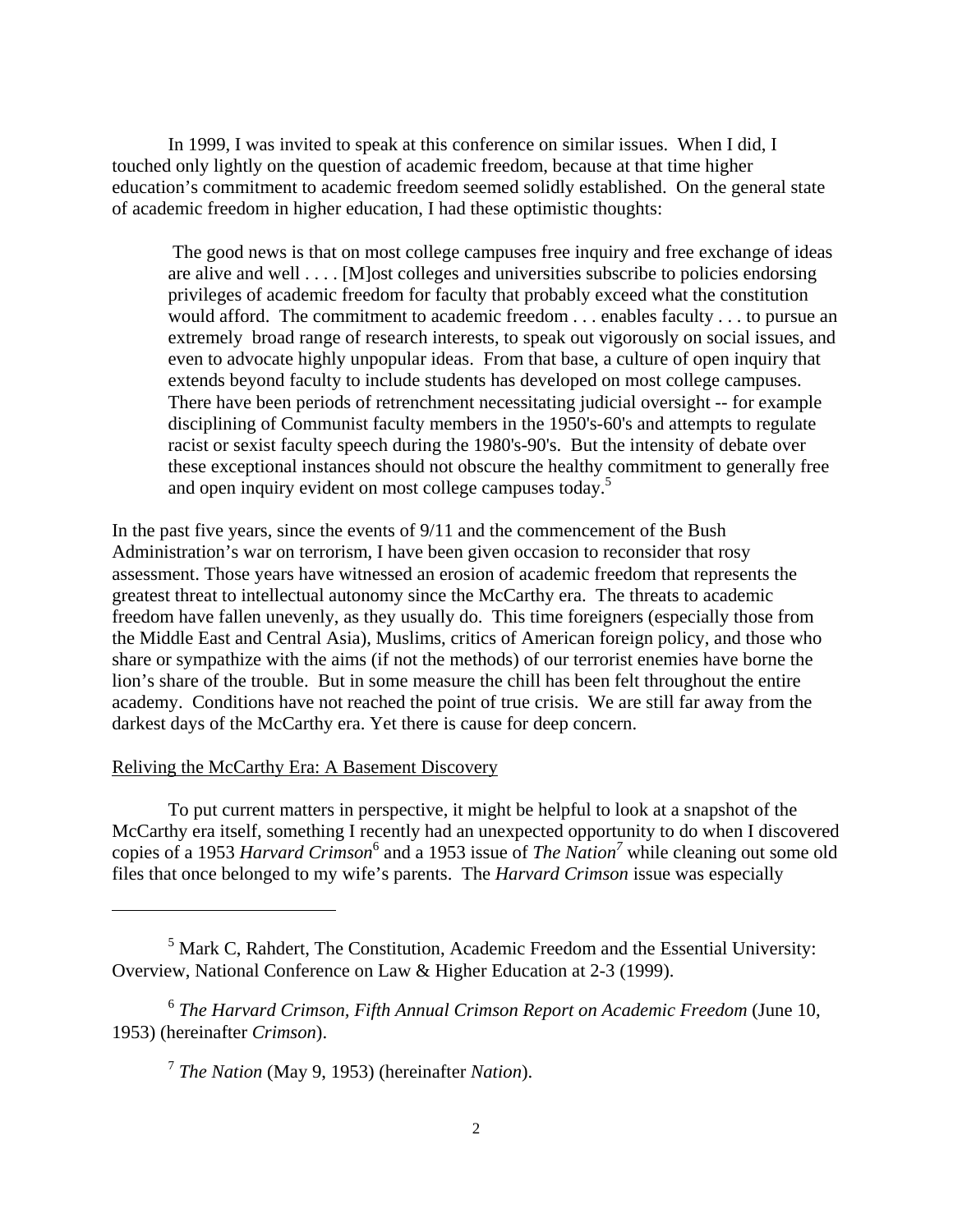revealing. It was a special issue, fifth in a series of annual special issues devoted to the state of academic freedom in the United States. The lead article concerned the dangers for professors in refusing to cooperate if subpoenaed to testify about their political affiliations or their knowledge of others' activities.<sup>8</sup> Other articles detailed firings of professors at Rutgers, Ohio State, the University of Kansas, New York University and elsewhere;<sup>9</sup> personal verbal attacks on individual professors by members of the Colorado legislature;<sup>10</sup> the ouster of a dean at Queens' College who had defended the rights of suspected student groups to have access to university facilities, thereby earning the enmity of influential veterans' groups;<sup>11</sup> and actions taken against various student groups suspected of leftist policies or ties.<sup>12</sup> Another series of articles detailed banning of films thought to run contrary to American foreign policy, banning of speakers because of their views, and one case of retaliation against a conservative student for his attempts to expose the communist sympathies of his professors.<sup>13</sup>

 The paper also chronicled some resistance to the pressures on academia, notably by the ACLU, the National Council of Churches, professors' organizations such as the AAUP, and a few brave individuals, such as Harvard Law School Dean Erwin Griswold.14 But it also recorded a series of state court decisions upholding loyalty oaths, state laws equating membership in lists of "subversive organizations" with "unfitness to teach," and other measures.<sup>15</sup> Notably absent were strong defenses of academic freedom by university presidents or boards of trustees, let

<sup>9</sup> "Rutgers First to Dismiss for Fifth Amendment Use," *Crimson* at M-2; "Darling Fired at Ohio State on 3 Counts," *Crimson* at M-2; "Instructor Fired in Kansas for Red Amnesty Appeal, *Crimson* at M-3; "Burgum Fired at N.Y.U. for Not Speaking," *Crimson* at M-8.

10 "Colorado Senate Feuds Defame Three Teachers," *Crimson* at M-3.

 $\overline{a}$ 

11 "Dean Ousted at Queens College by Veterans' Groups," *Crimson* at M-3.

<sup>12</sup> "Young Republicans Try to Drive [Labor Youth League] off Wisconsin Campus," *Crimson* at M-3; "Students Hit Lecture Rules as Speaker Bannings Fall Off," *Crimson* at M-9.

13 "Legion Labels Academic Purges 'Americansim,'" *Crimson* at M-4; "Tennessee Drops Two Films Made Thirty Years Ago," *Crimson* at M-4; "U. Of Chicago Student Blasts Reds; College Officials Deny Him Degree," *Crimson* at M-3.

14 "Civil Liberties Union Most Effective Group in Action," *Crimson* at M-5; "Churches Assail Committee Methods," *Crimson* at M-7; "AAU's Statement Upholds Colleges," *Crimson* at M-7; "Rockefeller Foundation Sets Academic Freedom Position," *Crimson* at M-5; "The Counter-Offensive – an Educational Problem," *Crimson* at M-5.

15"High Courts Sanction Teacher Loyalty Oaths," *Crimson* at M-10.

<sup>8</sup> "Education and the Fifth Amendment," *Crimson*, at M-1. The staff of the *Crimson* reported "collect[ing] material concerning 37 cases of infringement of academic freedom" over a six month period. They identified cases involving "27 colleges in 20 states." *Id.* at M-1.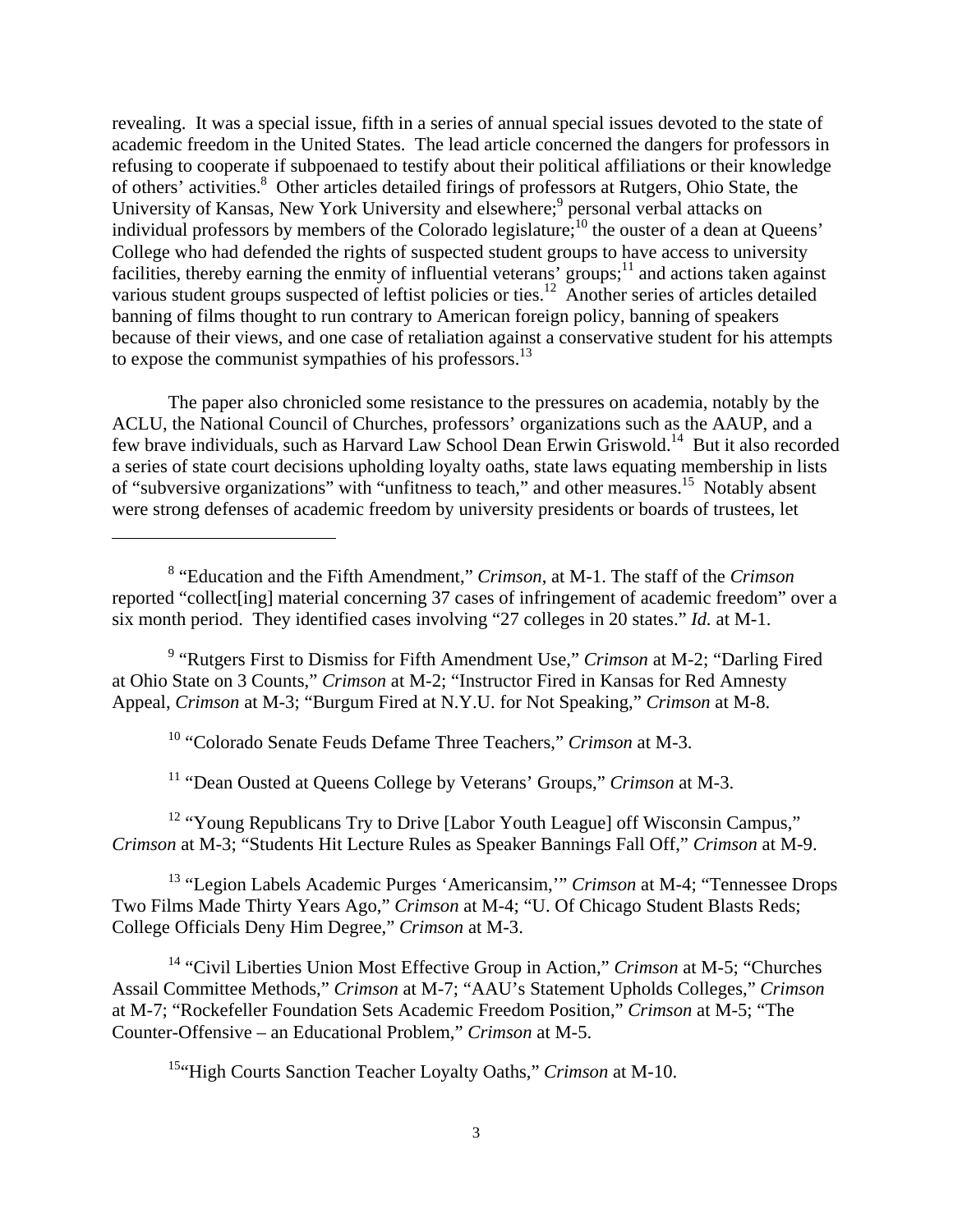alone leading figures in government.<sup>16</sup> Indeed, a student editorial chastised university administrators for their nearly complete failure to rise to the defense of academic freedom.<sup>17</sup> Perhaps most sobering of all was a selection in the lead article from a letter to the *Crimson* by famous Harvard constitutional scholars Arthur Sutherland and Zechariah Chaffee, Jr., holding out little hope of constitutional or other legal protection for professors who lost their jobs because of their refusals to cooperate with federal and state investigative committees.<sup>18</sup>

 *The Nation* issue was a little less riveting, but it did include a fascinating piece on how the McCarthy committee was using oversight for the contents of State Department libraries and other tenuous federal connections as pretexts for investigating the activities of journalists and authors, and how publications and authors who had been willing to criticize McCarthy received the brunt of the attention.<sup>19</sup> The issue also detailed foreign commentary criticizing the timidity of the American press.<sup>20</sup> It included an article by a respected lawyer proposing a First Amendment privilege, on lines comparable to the Fifth Amendment privilege against selfincrimination, and arguing that individuals subpoenaed for questioning should have a right to challenge the committee's statutory and constitutional authority to do so.<sup>21</sup> In its article on journalists, *The Nation* asked some searching questions that could just as easily have been directed to higher education (substitute "higher education" for "the press","universities" for "dailies", and "academic freedom" for "a free press" in the quotation below and you will see what I mean):

[W]ill the press as a whole recognize in time the clear danger to its freedom that is implicit in McCarthy's campaign to silence its critics? ... Will the great dailies capitulate, or will they decide that now is the time to bring to an end an ignoble witch hunt which in a time of crisis and great danger has divided the nation and held it up to ridicule abroad, and now threatens to undermine three basic institutions of a democratic society – the churches, the schools, and the press? If the big dailies hesitate at the outset, if, as the universities seem inclined to do, they open the gates to the barbarians, they will not only have destroyed the spirit and purpose of a free press; they will have invited their own  $d$ estruction.<sup>22</sup>

- 18 "Education and the Fifth Amendment," *Crimson* at M-1
- 19 "The Press Meets McCarthy," *Nation* at 387.

<sup>20</sup> *Id.* At 388.

- 21 Philip Wittenberg, "How to Say No to the Demagogues," *Nation* at 390-392.
- 22 "The Press Meets McCarthy, *Nation*, at 388.

<sup>16</sup> *See* "College Presidents Discuss Liberties," *Crimson* at M-11.

<sup>17 &</sup>quot;Universities and the Public Trust: An Editorial," *Crimson* at M-12.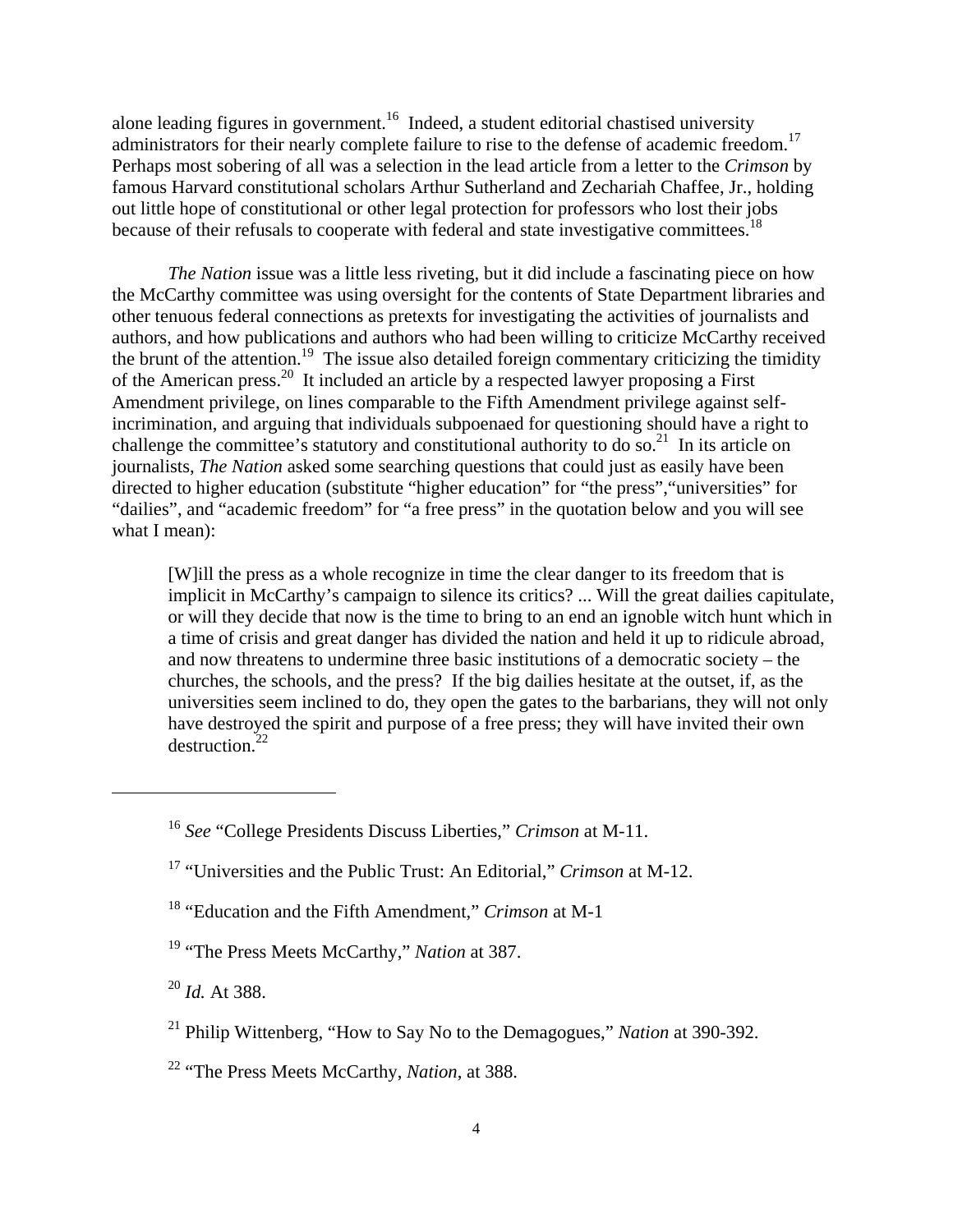In 1953, at the height of McCarthyism, these were brave – and risky – words.

The McCarthy era is a well-known story in the annals of threats to American freedom, one I have often told to my students. I was an infant (albeit a university brat) when it happened, and it has always seemed far away, part of an America I never directly experienced. But reading about it in contemporary newspaper and periodical format gives the story a new immediacy.

 In my classes on constitutional law, we have typically studied the McCarthy period as a prelude for study of the First Amendment cases that emerged from it. For over 20 years, from the mid- 1950s to the 1970s, the Supreme Court issued an array of decisions responding in whole or in part to the threats to free expression the McCarthy era posed. They form much of the bulwark of modern First Amendment law. They include cases establishing the unconstitutionality of loyalty oaths, $^{23}$  striking down statutes requiring disclosure of organizational affiliations,  $24$  prohibiting "unconstitutional conditions" on political affiliation,  $25$ limiting criminal punishment for peaceful advocacy of unlawful activity,<sup>26</sup> recognizing a First Amendment dimension to academic freedom, $^{27}$  extending First Amendment rights to public employees,<sup>28</sup> and extending due process rights to teachers and others dismissed from public employment.<sup>29</sup> Indeed, much of the First Amendment doctrine developed by the Warren and Burger Courts (all of whose Justices experienced the McCarthy era first-hand) reflects a judicial response to the excesses of McCarthyism. A conviction that McCarthy and his contemporaries stepped over the constitutional line lies behind a good deal of modern First Amendment law.

 For most of my career, I taught the McCarthy materials as a completed and, from the free speech perspective, fairly triumphant story. To be sure, free speech was threatened. But ultimately reason prevailed over demagoguery. Excesses of zeal were trimmed. Abuses of power were corrected. The courts stood up for our basic rights. The legislatures backed down. And through the courts, constitutional safeguards were put in place to ensure that it wouldn't happen again. That's the story I assumed when I discussed free speech in the university with this group eight years ago.

 $23$  Sweezy v. New Hampshire, 354 U.S. 234, 250 (1957); Keyishian v. Board of Regents, 385 U.S. 589 (1967).

 $\overline{a}$ 

25 Speiser v. Randall, 357 U.S. 513 (1958).

26 Brandenburg v. Ohio, 395 U.S. 444 (1969).

<sup>27</sup> Sweezy v. New Hampshire, 354 U.S. 234 (1957); Healy v. James, 408 U.S.169 (1972)

 $^{28}$  Pickering v. Board of Education, 391 U.S. 563 (1968).

 $^{29}$  Board of Regents v. Roth, 408 U.S. 564 (1972).

<sup>&</sup>lt;sup>24</sup> Shelton v. Tucker, 364 U.S. 479 (1960).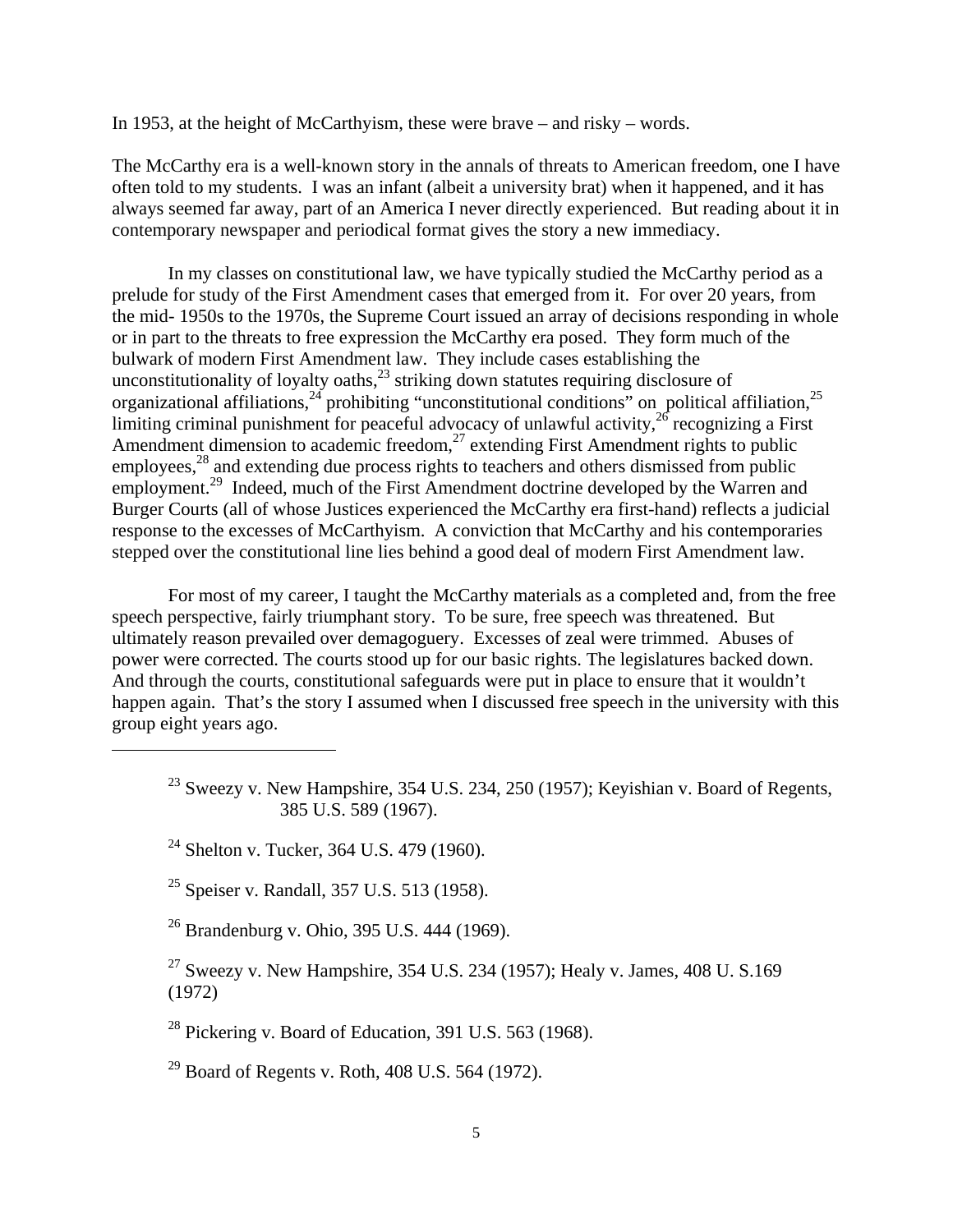### Neo-Mini-McCarthyism: An Outgrowth of the War on Terror

 Since the events of 9/11, developments both governmental and cultural in our society have prompted me to wonder whether the McCarthyism story is either so complete or so triumphant. Events have not reached anything like the fever pitch of the early 1950s (I devoutly hope they never will), but they have succeeded in exposing both the potential for a resurgence of McCarthy-like assaults on higher education, and the vulnerability of the higher education community to such dangers. They have also provoked, at least in my own mind, a reassessment of the security of the constitutional guarantees on which our claims to academic freedom, in an ultimate confrontation, might depend. Before examining the problem of campus hate speech, I need to explain why I feel less secure about academic freedom than I did eight years ago, and to ruminate about what we in higher education can and should be doing about it.

 The past five years have witnessed a sort of mini-McCarthy period. The *bete noir* of today, of course, is not international communism as it was then, but rather international terrorism, particularly those forms of terrorism associated with the Islamic extremism of our sworn enemies, al Qaeda and the Taliban. On the federal level, moreover, the prime mover has not been Congress but the Executive, often with a congressional legislative rubber stamp in its back pocket. The methods haven't been quite the same, either. There have been no McCarthystyle public investigations, at least not at the federal level. Professors and students have not been subjected to legislative subpoenas, required to sign loyalty oaths, interrogated by investigative commissions about their past affiliations, or pressured to make public disclosures against one another. There has been nothing quite so overt as the blacklists of authors and entertainers that happened in the 1950s. Yet there have been other methods that are in their own way as or more effective at invading the academic integrity of higher education.

 The first whiff of the neo-mini-McCarthyism came shortly after 9/11, when the entire nation succumbed (for a time) to a new attitude of suspicion that was captured in the lighted road signs that popped up around major metropolitan areas saying "Report Suspicious Activity." I noticed the change right away in my students, who in class discussions showed a much greater inclination to defend constitutional theories that would support governmental invasion of individual liberty in the pursuit of national security. Most disconcerting to me was support for secret domestic surveillance, investigative detention of so-called "material witnesses," and various forms of repressive treatment for foreigners suspected of unsavory associations. This new attitude found legal expression in the Patriot Act, which authorized new governmental surveillance methods, detention of individuals under suspicion of terrorist aims or sympathies, and actions against organizations (and their supporters) believed to have terrorist ties.<sup>30</sup> On college and university campuses it brought new measures for investigating and monitoring foreign students and scholars. And it led to a few high-profile cases involving faculty and

<sup>30</sup> For an early criticism of the Patriot Act, see David Cole, *Enemy Aliens*, 54 Stan. L. Rev.953 (2002).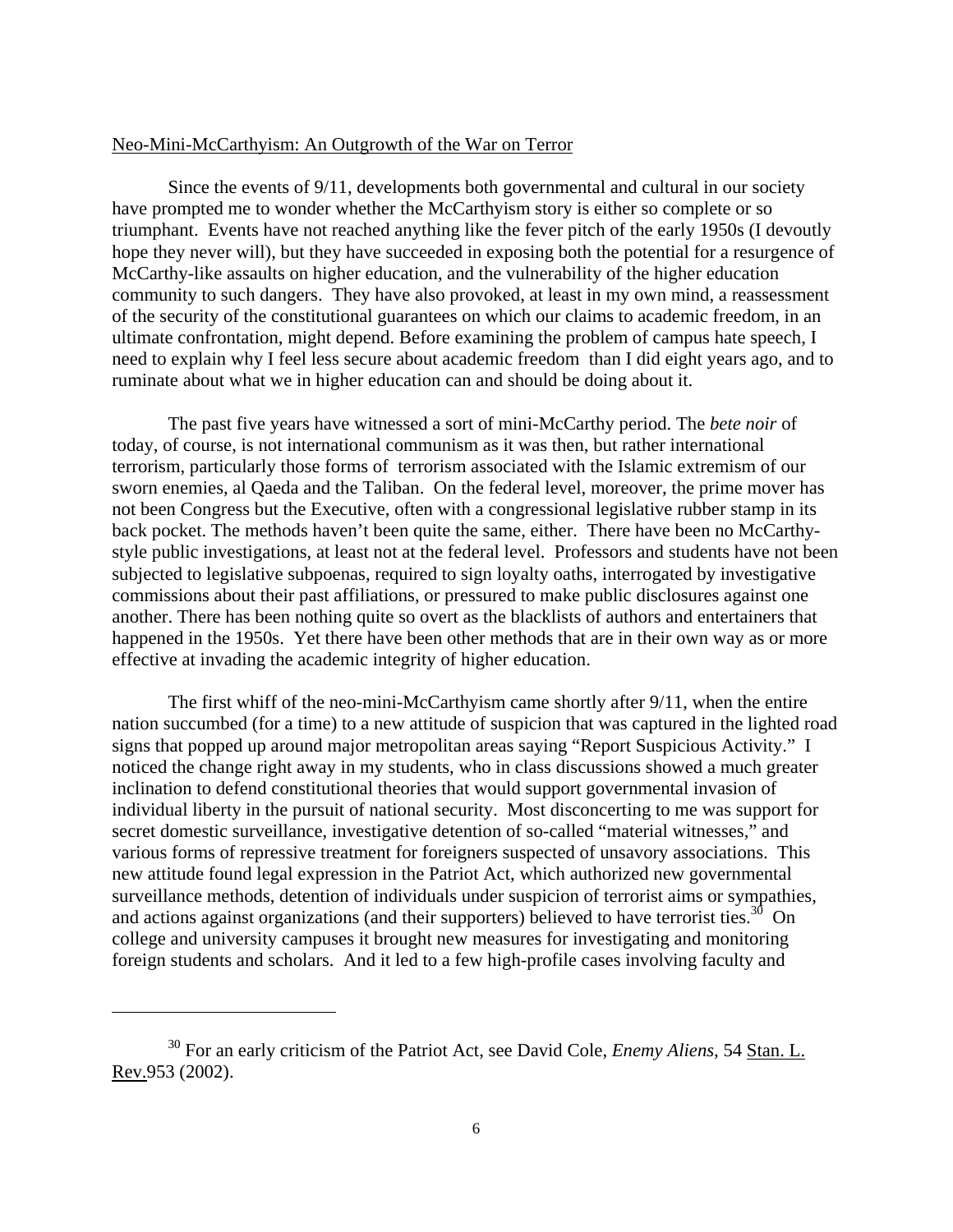students charged with terrorist ties or sympathies. Although some of the cases had merit, most did not, and innocent individuals' careers and reputations were harmed in the process.

 Although not precisely representative, the story of Ward Churchill says a lot (and most of it bad) about the present state of academic freedom. A Native American culture scholar-activist and professor at the University of Colorado, Churchill wrote an essay after 9/11 in which he made assertions about the culpability of the 9/11 victims, expressed in a fashion that could be interpreted as sympathizing or identifying with the perpetrators. A couple of years later, when he was scheduled to speak at Hamilton College, a grass-roots campaign against him used Churchill's post-9/11 remarks to generate public pressure on the administration at Hamilton to rescind the invitation. That episode would have been troubling enough, but it turned out to be only the beginning. After the Hamilton affair was over, those who had criticized Churchill redirected their efforts toward his home institution, the University of Colorado at Boulder, and to the Colorado legislature, whom they pressured to conduct an investigation. The result was a fullblown inquiry at the University of Colorado questioning Churchill's academic qualifications and fitness to teach. The final report recommended his dismissal, although it did state that his post-9/11 essay was protected speech. One could almost write the Churchill story up as a news article, stick it into the 1953 *Harvard Crimson,* and except for the dates and the references to current events it would hardly stand out.<sup>31</sup>

#### Crossover to the Culture Wars

 $\overline{a}$ 

 The Ward Churchill affair also demonstrates a link between the international war on terrorism and the domestic so-called culture wars. The ringleaders in the Churchill matter were socially conservative columnists, commentators, and bloggers with powerful access through media and internet avenues of communication to the nation's vaunted conservative base. With a relatively few deftly placed commentaries, they were able with tremendous speed to generate a strong whirlwind of public reaction producing both immediate and sustained pressure on government and university officials to punish Churchill for his views. It was an impressive show of political action, and it fed on years of distrust of higher education among the nation's social conservatives. The calls for action against Churchill came from a sizable segment of our society that has been schooled to regard higher education as an elite bastion of left-wing liberalism that is essentially and irretrievably out of touch with basic American values.

 The culture wars have also spawned a different sort of threat to academic freedom which also has McCarthy roots – the so-called "Academic Bill of Rights" (ABOR). ABOR is the project of author-activist David Horowitz. It is an attempt to get legislatures (state or federal) to enact into positive law a set of legal commands that purport to guarantee academic freedom for teachers and students in higher education. In actuality, ABOR would wrest control over academic freedom away from the universities themselves, vesting it in legislatures, courts, and administrative agencies instead. It is based on the premise that in liberal-dominated higher

<sup>31</sup> See, e.g., "U. of Colorado Begins Process to Fire Ward Churchill," *The Chronicle of Higher Education* (July 7, 2006).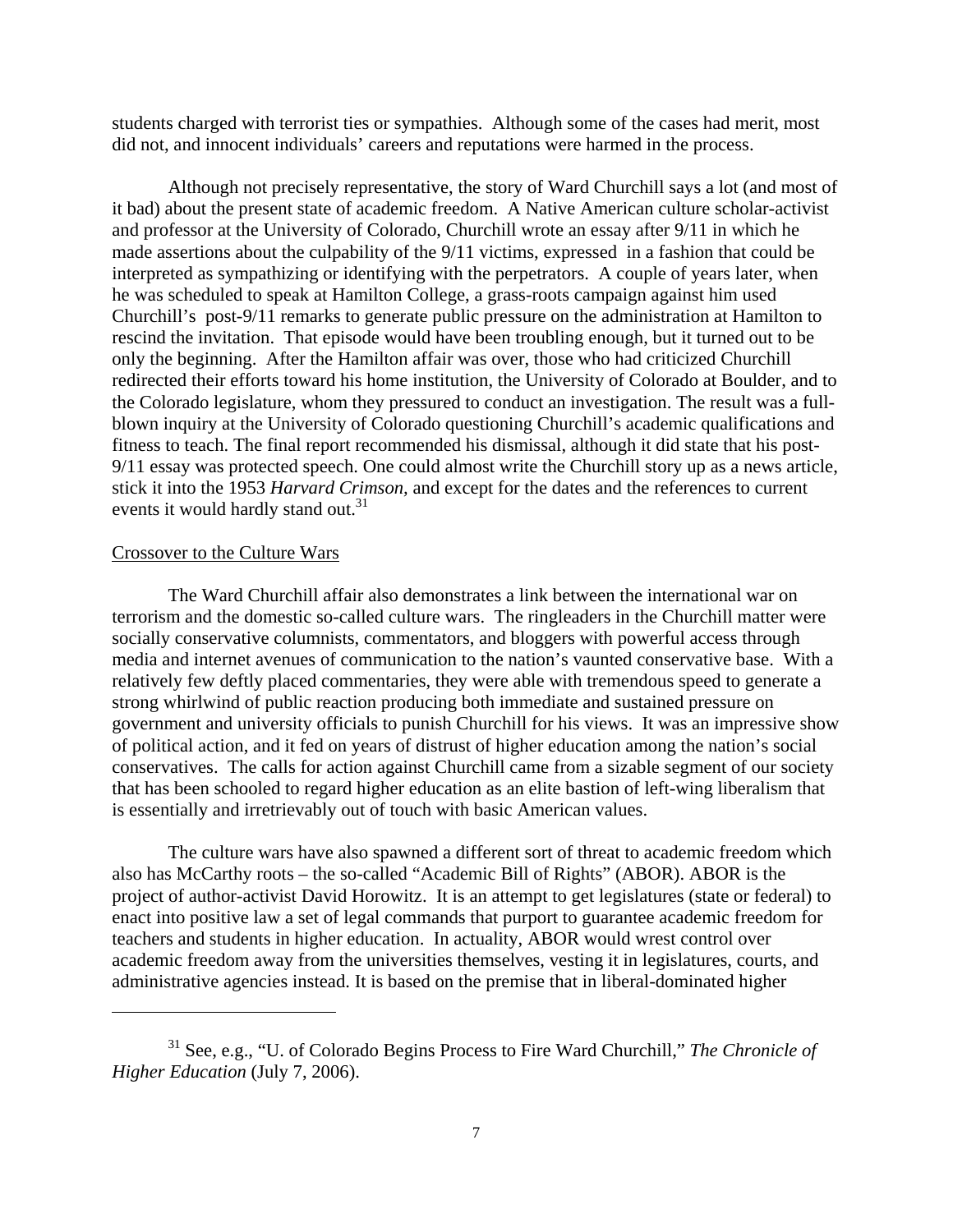education, professors are being hired, tenured and promoted for their political and ideological views rather than their academic qualifications. These professors, the ABOR advocates assert, force their ideological biases on their students, so that students who possess politically and socially conservative views are being punished academically for holding them. ABOR's aim is to give the students a legal means for challenging their professors' liberal political excesses, and to give legislatures and/or departments of education a platform for investigating ideological bias in higher education.

 Although ABOR has not yet been adopted as law by Congress or by any state, it has provoked legislative investigations,<sup>32</sup> including one in my home state of Pennsylvania, as well as pressure on university boards of trustees. In Pennsylvania, a legislative committee went to various publicly supported universities (including Temple University, where I work), to conduct hearings on the state of academic freedom, the alleged liberal political bias of the faculty, and the alleged mistreatment of politically and socially conservative students. I am happy to say that the Pennsylvania committee's final report found no substantial evidence of classroom political bias, and it did not recommend legislative action. It did ask colleges and universities in the state to reaffirm their own commitments to academic freedom and to clarify for students the procedures to be followed in cases of faculty bias. At Temple we have done that by adopting as a Board of Trustees policy a declaration that parallels the AAUP's 1940 Statement on Academic Freedom (the Statement was already included in the Faculty Handbook and was incorporated into the main faculty union's collective bargaining agreement), standardizing and simplifying grievance procedures enabling students to register complaints about instruction, establishing a website detailing the university's policies and procedures, and ensuring that all students are regularly advised of them. At the moment, this seems to be the end of ABOR at Temple. For a time, however, it looked like the university's systems of shared self-governance and institutional autonomy with regard to academic freedom were in real danger of a legislative override. The episode served as a reminder of the extent to which university autonomy and faculty participation in university governance are essential ingredients to true academic freedom. It also served as a sobering reminder how easy it would be for a legislature to take the protections of academic freedom away.

 Indeed, a handful of relatively recent Supreme Court decisions, including two from the Court's most recent term, create a potential inroads to academic freedom under the First Amendment that underline higher education's vulnerability. Two decisions from the Rehnquist Court, *Rust v. Sullivan*<sup>33</sup> and *National Endowment for the Arts v. Finley*,<sup>34</sup> established the

<sup>&</sup>lt;sup>32</sup> Jennifer Jacobson, "Opponents of 'Academic Bill of Rights' Form a Coalition to Fight It More Effectively," *id.* (March 16, 2006). AAUP, Government Relations: "Academic Bill of Rights" Campaign: State Legislation Proposing an "Academic Bill of Rights," available http://www.aaup.org/AAUP/GR/ABOR/aborstateleg.htm (last updated May 2006).

 $33$  500 U.S. 173 (1991).

 $34$  524 U.S. 569 (1998).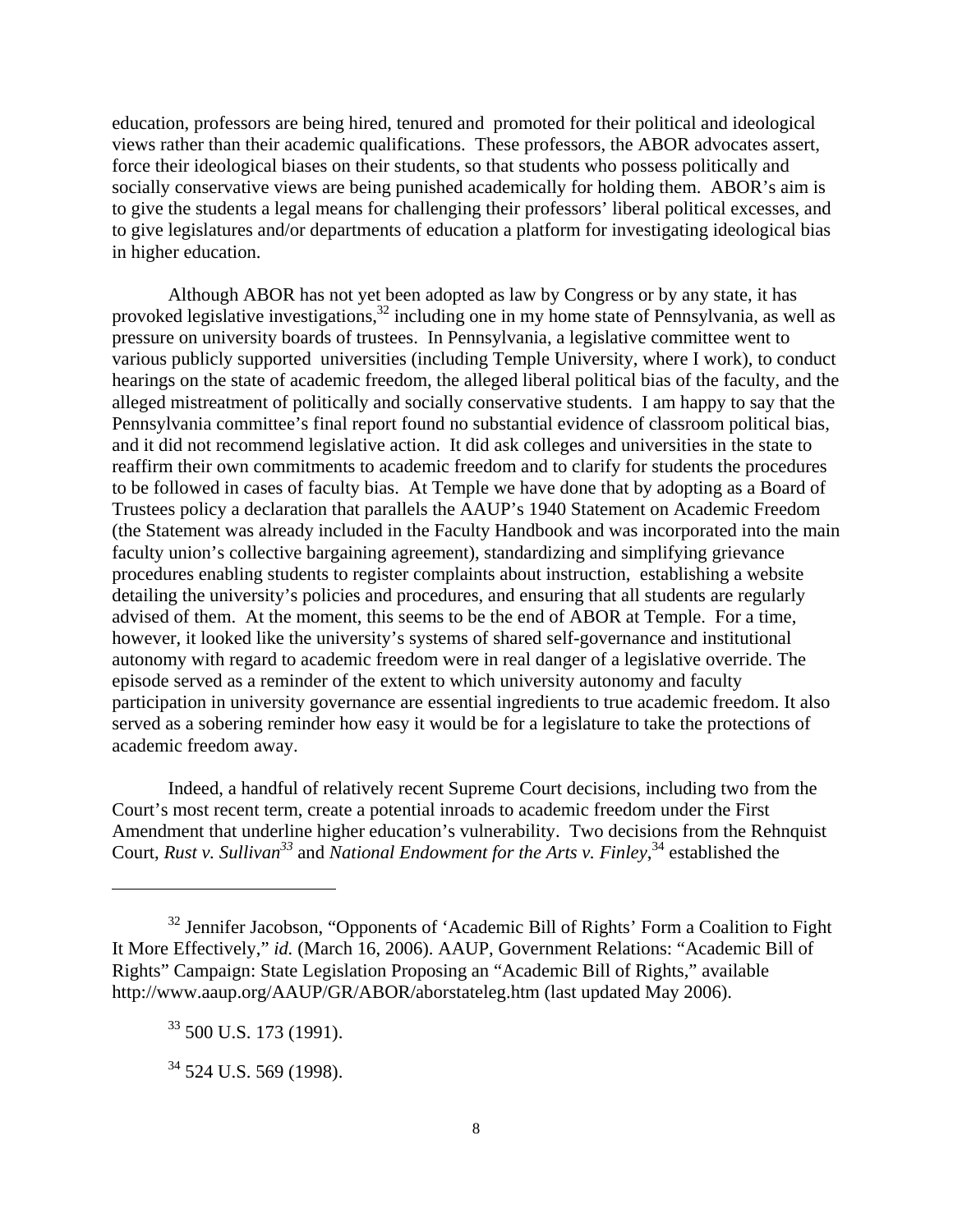substantial power of government to regulate speech by attaching content-based conditions to the receipt of government grants. In the former, the government forbade family planning agencies that received federal funding from counseling in favor of abortions. In the latter, it implemented "decency" requirements for recipients of federal arts funding. In both instances, the Court upheld the requirements as permissible means of carrying out government spending policies, despite their regulation of the content of speech. Given the extent to which nearly all colleges and universities depend on government aid, these cases open a significant avenue of potential limitation on academic freedom.

 Their potential impact was reinforced and extended by last term's decision in *Rumsfeld v.*  FAIR,<sup>35</sup> where the Court upheld a federal law requiring university law schools to grant access to military recruiters whose hiring policies conflicted with the institutions' policies opposing discrimination based on sexual orientation. *Rumsfeld* is particularly noteworthy because the Court treated higher education's First Amendment argument as insubstantial. The Court concluded that hiring activity was conduct, not speech, and that Congress could have commanded military recruiter access directly, even without any government spending. The decision invites the segmentation of higher education into separate "conduct" and "speech" components, enabling extensive regulation of the former by external forces.

Perhaps even more troubling is the Court's decision in *Garcetti v. Ceballos*<sup>36</sup>, which essentially held that there are no First Amendment rights of any kind for government employee speech that occurs in the course of employment. In a footnote, the Court left open the question whether its rationale would apply to higher education, but we must not forget that most of the speech academic freedom is meant to protect occurs in the course of employment, not beyond it. There is thus considerable tension between the *Garcetti* rationale and the academic freedom decisions of the 1950s and 1960s. The current Court, many of whose members did *not* experience the McCarthy period first-hand, may not appreciate the need for protecting faculty speech in the course of employment, even though that is the essence of academic freedom. If they extend *Garcetti* to higher education, the link between academic freedom and First Amendment protection will simply cease to exist.

### Dealing with Hate Speech

1

 Temple's ABOR episode, with its focus on the relationship among university, faculty, and student, circles me back to the questions with which this essay began – how to deal with hate speech and its consequences on campus. How one deals with hate speech depends on the nature and depth of institutional commitment to academic freedom. In a university *without* a deep commitment to academic freedom, dealing with hate speech is easy. Whatever the institution chooses to treat as hate speech (typically some combination of speech containing *ideas* that we hate (hated speech), speech by *individuals* whose values and beliefs we hate (hated speakers),

 $35126$  S.Ct. 1297 (2006)

 $36$  126 S. Ct. 1951 (2006).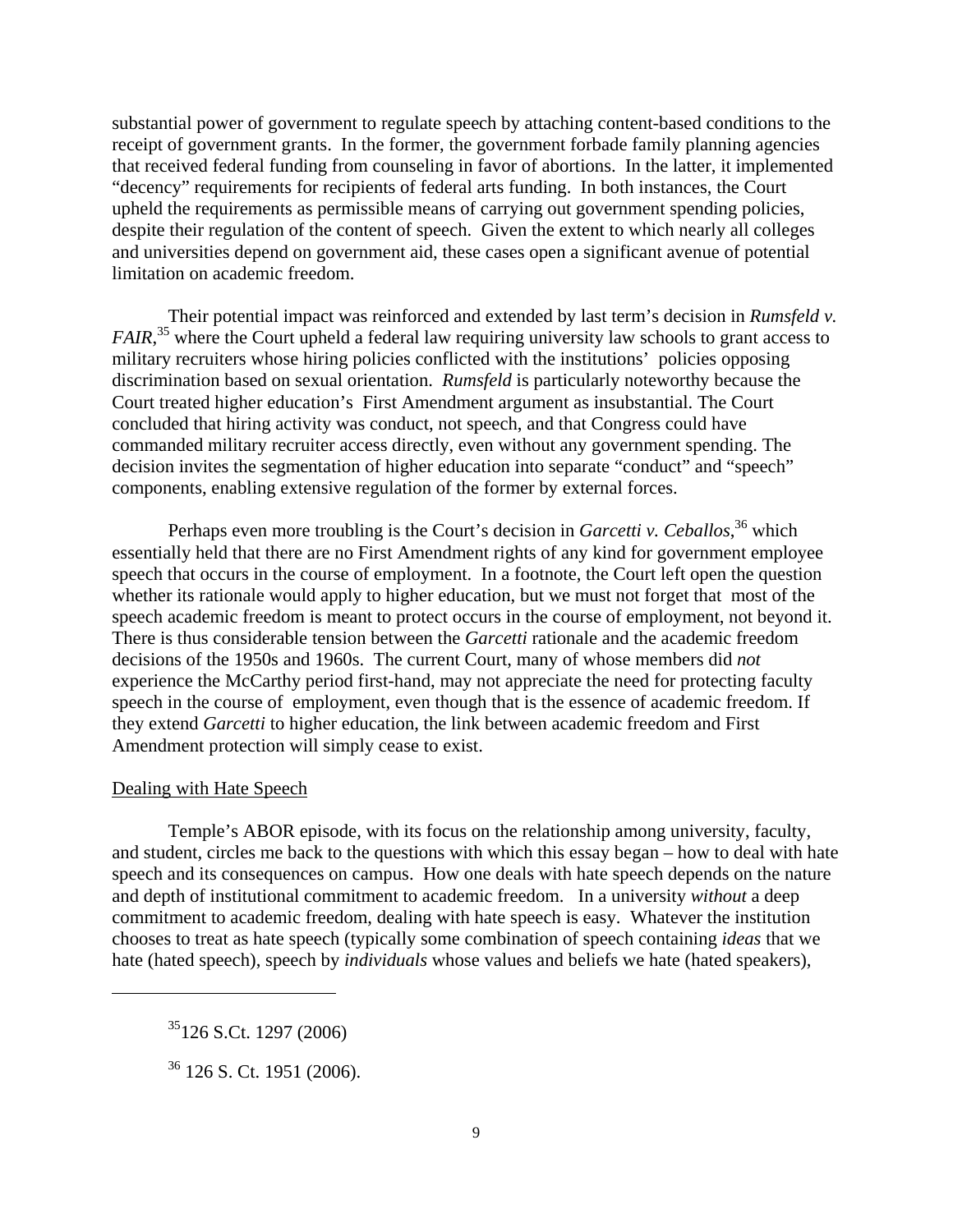and speech that promotes *outcomes* we reject (hated consequences)) can simply be banned, and the speakers can be punished. That is what McCarthyism was all about. McCarthy hated communism, he hated communists, and he hated what he viewed as communism's threat to American democracy. So he had no qualms punishing what he viewed as pro-communist speech or association. But in a university *with* a deep commitment to free speech and academic freedom, dealing with hate speech presents a much more difficult and delicate challenge, because we have to safeguard the freedoms of the speaker and balance those against our desire to protect against the victims of the speech.

 How do we strike the balance? In a community committed to true academic freedom, there is no easy answer. Nevertheless, I think there are some important steps that can help get us at least part way toward a better understanding.

 First, we have to make sure that true academic freedom is alive and well. This requires a full university commitment that is shared by administrators and Boards of Trustees, and that vigorously resists attempts to subject expression within the university to external control. This means resisting the push for legislative or executive interference, and it means resisting pressure from the general public. It means continually making the case for the importance of academic freedom to the educational enterprise. It means standing up for the rights of faculty and students whose ideas we think are dreadful. It also requires effective and transparent procedures within the university for securing and protecting the academic freedom of both faculty and students, with procedures that vest the ultimate responsibility for maintaining academic freedom in the faculty itself.

 Second, we need to be clear that true academic freedom is not equivalent to license. Selfregulation through shared governance is not the same as no regulation at all. Although academic expression should not be *externally* restrained, by legislatures and courts or bloggers and commentators, it should be *internally* restrained, by the norms of discourse within a relevant academic discipline. Those norms are *not* content-neutral. They typically identify favored and disfavored modes of reasoning, set obligations for documentation and testing, include prohibitions against plagiarism and other ethical responsibilities, impose duties to disclose contrary data, and the like. They also frequently involve avoidance of hyperbole or exaggeration, and they probably include some duty of civility, particularly in addressing the contrary ideas of others. Faculty and students who claim the protections of academic freedom have an obligation to be *academic* in their protected discourse – that is, to observe the norms of their discipline in the ways that their ideas and opinions are presented. Faculty have an obligation to model these disciplinary norms in their own work, and they have a responsibility to enforce them at appropriate junctures (e.g., in the classroom) in the work of their students.

 Third, colleges and universities, particularly those in the public sphere, need more openly to acknowledge points of tension between academic freedom and freedom of expression. As an academic I am restrained in my expression in ways that as a citizen participating in political or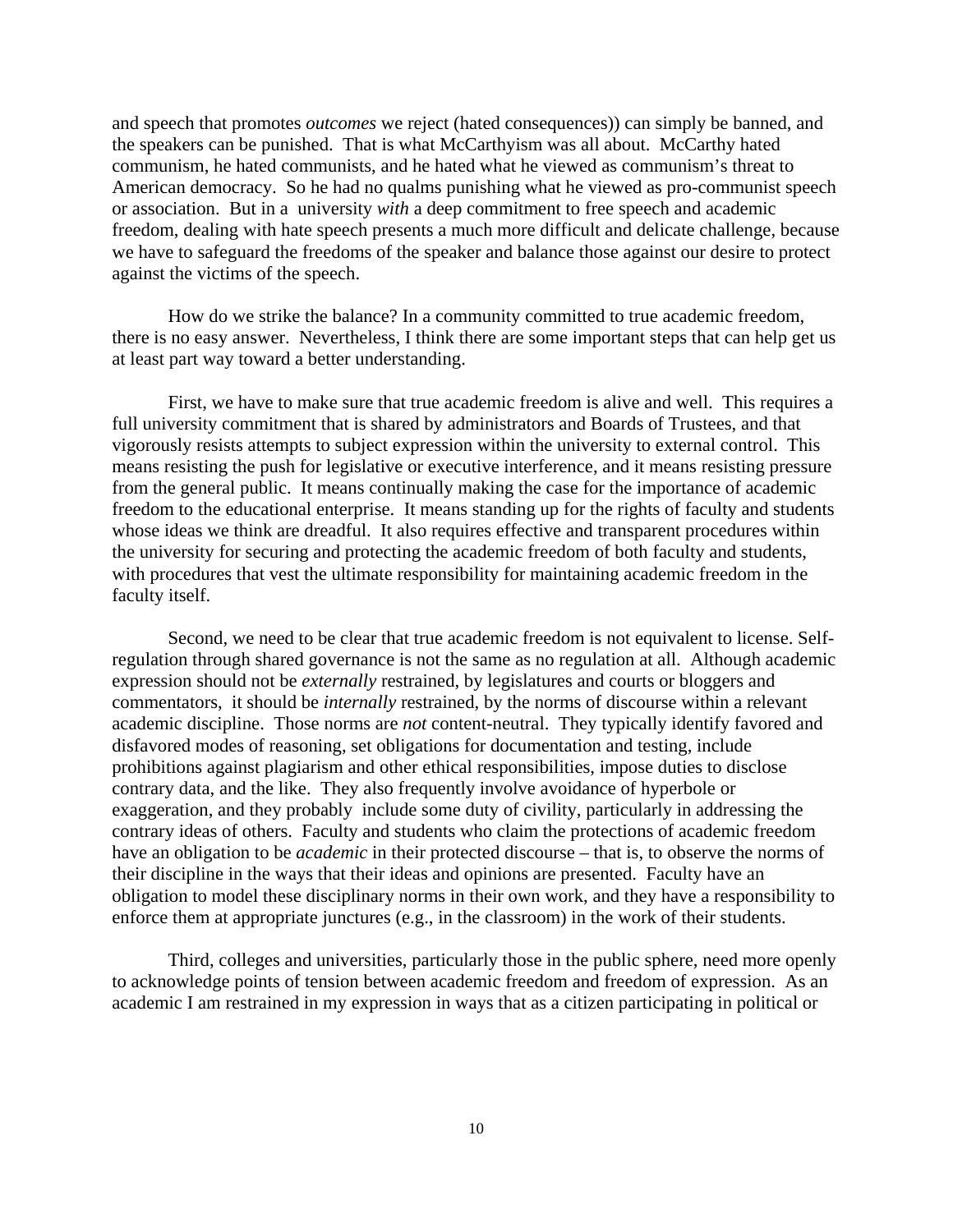social debate I am not.<sup>37</sup> When I speak as a citizen my speech may be protected by the First Amendment, but may not be protected by the principles of academic discourse. Conversely, there may be places where my speech as an academic is or should be protected, even though that speech would not be protected by the First Amendment. Because academic freedom and free expression are not coextensive, it is important to be clear about how and why one is speaking – to carefully distinguish citizen speech from academic speech. The lines will not always be clear, but the difficulty of drawing them supplies no excuse for refusing to do so.

 Fourth, it is important to recognize that, within the university, the appropriate domains of academic and citizen speech are different, occur in different places and at different times, and are subject to different rules. What I can say with First Amendment protection at a political rally near the campus bell tower is different from what I can say with academic freedom protection in class, or at an academic symposium. The purposes of speech are different, the venues are different, the purposes and sources of protection are different, and as a consequence the rules are different.

 Here lies, I think, the key to responding to hate speech on campus. In many important respects, the protections of academic freedom and freedom of expression run parallel to one another, and where they do they leave little room for regulating hate speech. Neither source of freedom supports suppression of speech (or punishment of speakers) because we oppose or hate the content of the speech itself – the ideas that are expressed. Neither source of freedom supports suppression because of the hated identity of the speaker, or because the speaker associates with some hated cause. Neither supports suppression because the speech supports or leads to hated ideological consequences. In these circumstances both require that the speech be heard and that the speakers' right to expression be respected. The only appropriate response under either regime is counter-speech that challenges the ideas, exposes the hated associations, or demonstrates the error of the consequences.

 But with respect to the mode and manner of communication there is an important difference between free expression and academic freedom. In the interest of "robust and wideopen debate," principles of free expression tolerate speech that is caustic, vindictive, ad hominem, hurtful, defamatory, exaggerated, undocumented, even sometimes false. Principles of academic freedom generally do not. They generally require civil discourse that remains focused on ideas, not personalities, and that is expressed in terms of academic reason. They discount as inimical to truth speech that is exaggerated, undocumented, or false. As a consequence, where speech in the academy lays claim to participate in academic discourse, it is appropriate for the academy to enforce academic norms of civility and reason, precision and accuracy, and to restrain speech that transgresses them. However, outside the confines of academic discourse, a public university is constrained to tolerate forms and manners of expression that appropriately would be forbidden in an academic discussion.

 $37$  Although I am using the term "citizen" here, it is important to recognize that First Amendment guarantees extend to noncitizens as well.